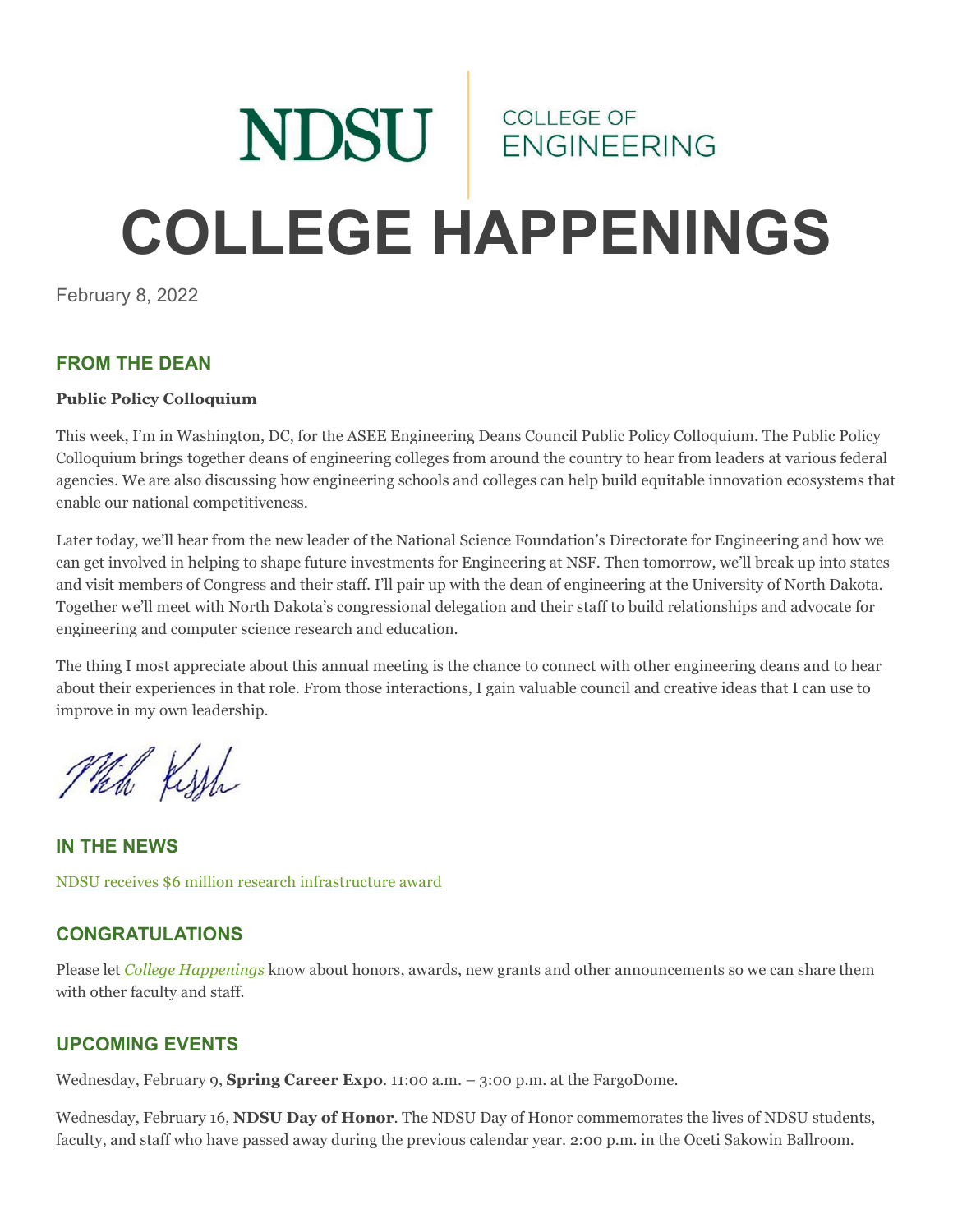## **BUDGET REDUCTION RECOMMENDATIONS**

Each of the Phase II Budget Reduction Committees will be holding campus discussions to present their recommendations and gather input. These sessions will be also offered via Zoom to NDSU faculty and staff. You will need to log in using your NDSU credentials.

Thursday, February 10, 2022, 2:00-3:00 pm, Memorial Union Anishinaabe Theatre and via zoom: Shared Services [\(Join](https://ndsu.zoom.us/j/94579049784?pwd=ZHNHMzhoNk5GKzhIVE5xVGFjUWtmdz09)  [Zoom Meeting\)](https://ndsu.zoom.us/j/94579049784?pwd=ZHNHMzhoNk5GKzhIVE5xVGFjUWtmdz09)

Thursday, February 10, 2022, 3:30-4:30 pm, Memorial Union Anishinaabe Theatre and via zoom: Evaluation of Expectations/Load Equivalencies [\(Join Zoom Meeting\)](https://ndsu.zoom.us/j/94579049784?pwd=ZHNHMzhoNk5GKzhIVE5xVGFjUWtmdz09)

Tuesday, February 15, 3:00-4:00 pm, MU Anishinaabe Theatre and via zoom: Evaluation of Academic Offerings (Zoom Link to Follow)

Wednesday, February 16, 2:00-3:00 pm, MU Anishinaabe Theatre and via zoom: Online/Hybrid Degree Programs (Zoom Link to Follow)

Friday, February 18, 3:00-4:00 pm, MU Anishinaabe Theatre and via zoom: Department/College Mergers (Zoom Link to Follow)

## **TRAINING OPPORTUNITIES FOR ADMINISTRATIVE PROFESSIONALS**

Mark your calendars for Academic Affairs administrative professionals training opportunities via Zoom.

- Monday, March 14, 2022, 1:00-3:00 pm: Searching for Excellence, Training for Administrative Support staff in assisting search committee's (note: this is not a recruitment solutions training)– Given by the Office of Vice Provost for Faculty and Equity
- Tuesday, March 15, 2022, 10:00-11:30 am: Hiring Graduate Assistantships: The ins and outs given by the Graduate School
- Wednesday, March 15, 2022, 1:30-3:00 pm: Things to know in the PTE and Onboarding process given by the Office of Vice Provost for Faculty and Equity

Register here:<https://www.ndsu.edu/facultyaffairs/recruitment/>

## **STUDENT RESEARCH DAY**

NDSU Student Research Day is a one-day event on April 19, 2022, that is dedicated to providing NDSU graduate and undergraduate students an opportunity to present their research and creative works. Both oral and poster presentation options are available. This is an inaugural event resulting from a collaboration among NDSU EXPLORE, Gamma Sigma Delta, and the Graduate Student Council.

*[Learn more and register to participate in Student Research Day >>](https://www.ndsu.edu/research/rca_events/student_research_day/)*

*Registration closes Tuesday, March 22, 2022*

## **FUNDING OPPORTUNITIES**

**ND NASA EPSCoR: Suborbital Flight Opportunity CAN Pre-Proposals**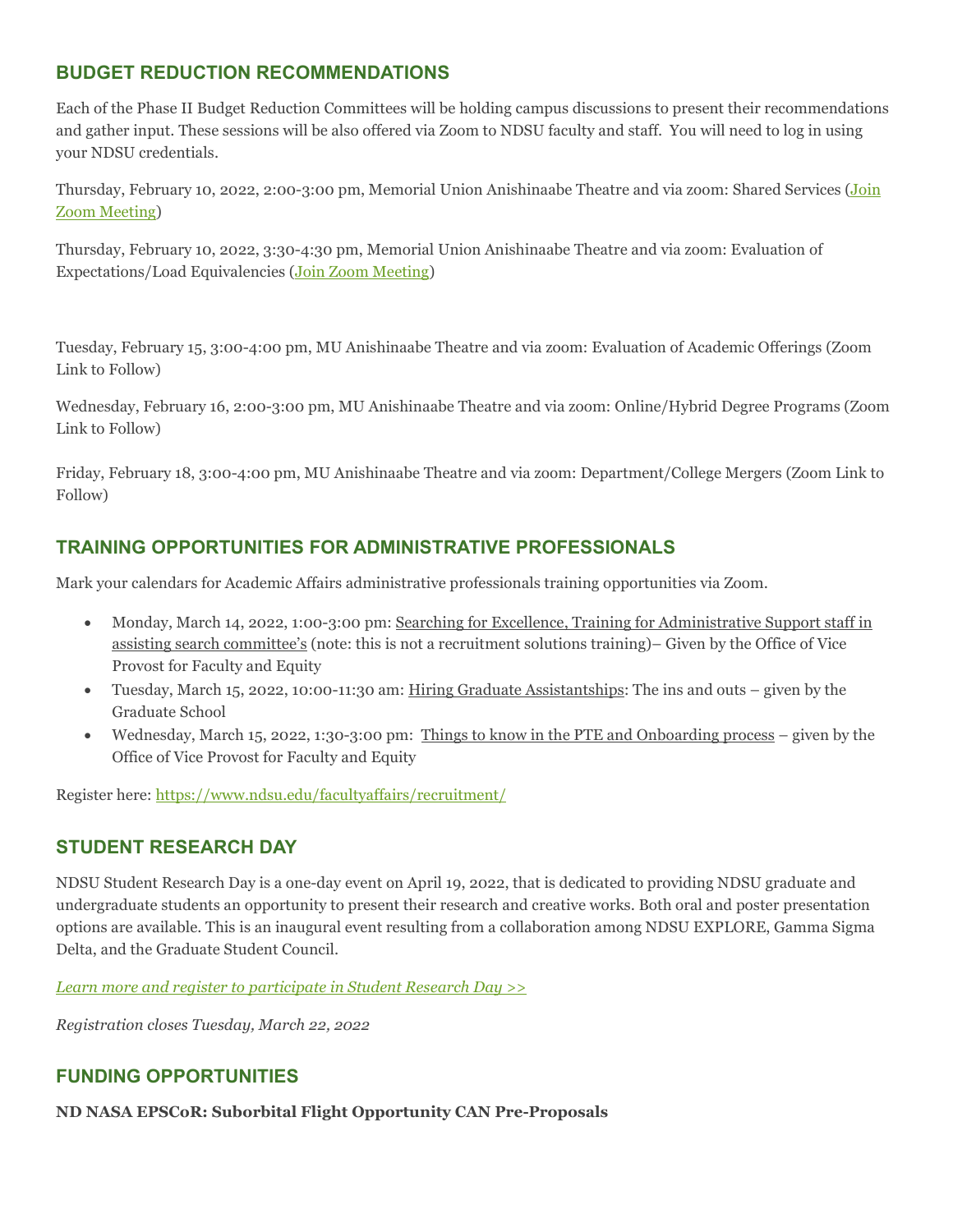In response to the FY 202[2 NASA Notice of Funding Opportunity \(NOFO\) EPSCoR Suborbital Flight Opportunity \(SFO\)](https://ndsu.us19.list-manage.com/track/click?u=6c5d98a898bad27df38e6394a&id=6bc5b0a2fd&e=ca813aff99)  [Announcement Number: NNH22ZHA002C,](https://ndsu.us19.list-manage.com/track/click?u=6c5d98a898bad27df38e6394a&id=6bc5b0a2fd&e=ca813aff99) the [North Dakota NASA EPSCoR](https://ndsu.us19.list-manage.com/track/click?u=6c5d98a898bad27df38e6394a&id=f512909f90&e=ca813aff99) (Established Program to Stimulate Competitive Research) is soliciting pre-proposals from faculty at [affiliate institutions](https://ndsu.us19.list-manage.com/track/click?u=6c5d98a898bad27df38e6394a&id=4ffb898f98&e=ca813aff99) specifically designed to promote and expand NASA research in North Dakota. Following preliminary proposal selection by ND NASA EPSCoR, the selected preproposal team will work directly with the ND NASA EPSCoR office to submit a full proposal to NASA via NSPIRES.

The full RFP, online submission form, and budget sheet can be found in the RFP announcement on the ND NASA EPSCoR [website.](https://ndsu.us19.list-manage.com/track/click?u=6c5d98a898bad27df38e6394a&id=2e06ef69c0&e=ca813aff99)

*Deadline: February 22, 2022; Noon*

#### **NSF: Expeditions in Computing**

The National Science Foundation's (NSF) Directorate for Computer and Information Science and Engineering (CISE) established the *Expeditions in Computing* (*Expeditions*) program [\[NSF 20-544\]](https://ndsu.us19.list-manage.com/track/click?u=6c5d98a898bad27df38e6394a&id=9535fef78a&e=ca813aff99) to build on past successes and provide the CISE research and education community with the opportunity to pursue ambitious, fundamental research agendas that promise to define the future of computing and information.

*Pre-proposal deadline: June 16, 2022*

#### **NSF: Smart and Connected Communities**

The goal of the NSF Smart and Connected Communities (S&CC) program solicitation  $[NSF 22-529]$  is to accelerate the creation of the scientific and engineering foundations that will enable smart and connected communities to bring about new levels of economic opportunity and growth, safety and security, health and wellness, accessibility and inclusivity, and overall quality of life.

*Proposals accepted anytime, until April 1, 2024*

## **RECENTLY FUNDED GRANTS**

- Dean D Steele (CPI). Performance of drought-tolerant corn hybrids under varying irrigation strategies. \$26,110 from the ND Corn Utilization Council. 7/1/2022 - 6/30/2023.
- Ghodrat Karami (PI). NASA Human Exploration Rover Challenge. \$4,000 from the University of North Dakota.  $1/10/2022 - 4/1/2022$ .
- Xinhua Jia (PI). Assessing subsurface drainage systems using electromagnetic induction. \$52,166 from Ellingson Companies. 1/1/2022 -12/31/2023.
- Lokesh Karthik Narayanan (PI), David Grewell (CPI). Closed-loop control for strengthening 3D printed (FDM) parts through ultrasonic welding. \$40,359 from the Center for Bioplastic and Biocomposites. 1/3/2022 - 12/31/2022.

## **RECENTLY SUBMITTED PROPOSALS**

- Dharmakeerthi Nawarathna (PI), Umamaheswara Rao Tida (CPI). PFI-TT: Point-of-care sensor based on electric fields and machine learning for detection of circulating microRNA to identify early pancreatic cancer. \$250,000 from the National Science Foundation. 5/2/2022 - 5/1/2024.
- Kelly Ann Rusch (PI). NSF INCLUDES Alliance: Cultivating Indigenous Research Communities for Leadership in Education and STEM (CIRCLES) Alliance. \$2,083,198 from the National Science Foundation. 7/1/2022 - 6/30/2027.
- Xinhua Jia (PI), Thomas Scherer (CPI). Food security solution: Demonstration, education, and research via hydroponic for vegetable productions. \$103,765 from the Agricultural Marketing Service. 10/1/2022 -9/30/2024.